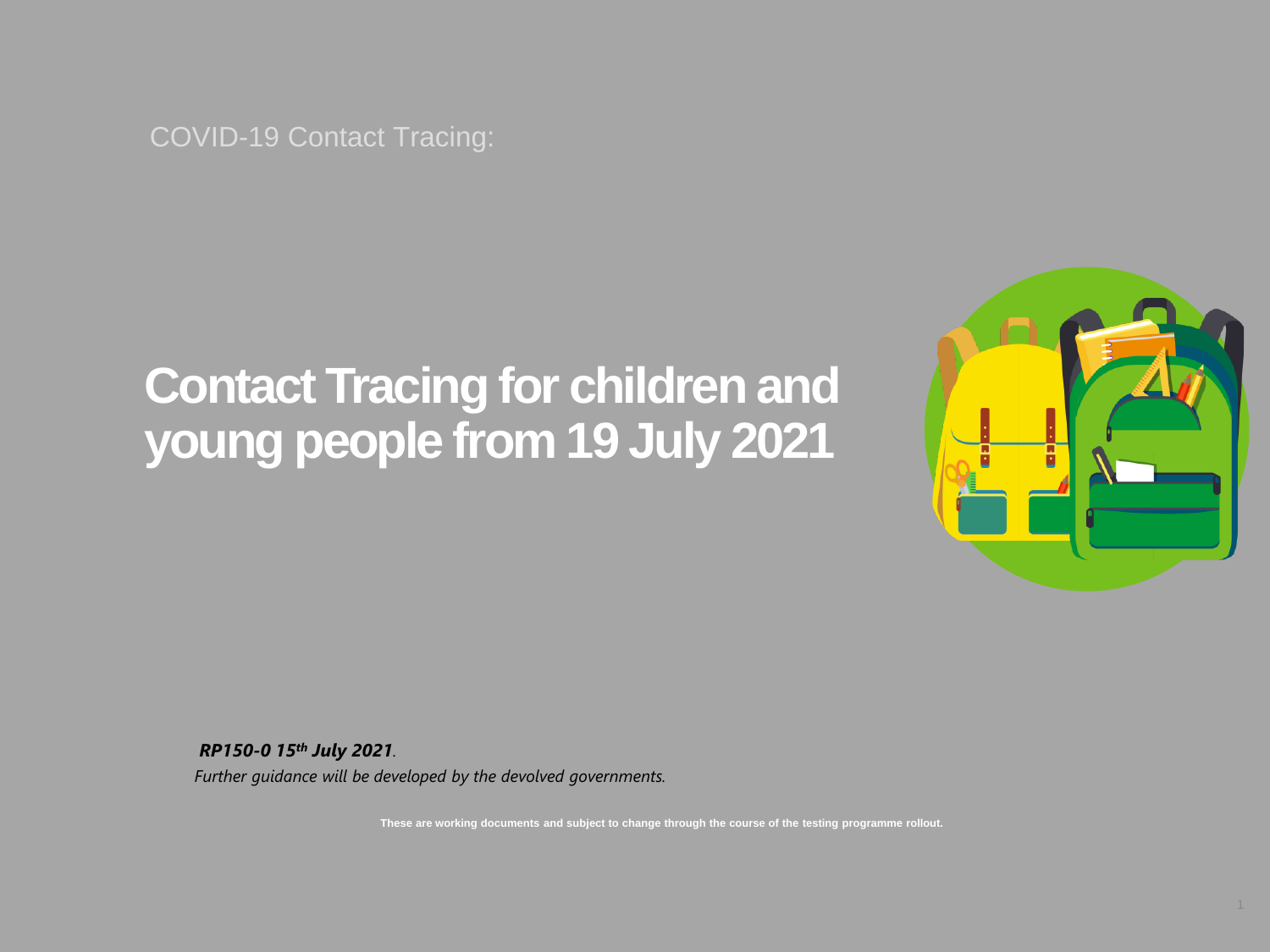### **This document and other guidance available**



This document provides an overview of the changes to the identification of close contacts following a positive PCR test for education and childcare settings from 19 July 2021.

## **Table of contents**

- **What is the change**
- **Contact Tracing Journey**
- **Key Questions**
- **Further support/ Questions**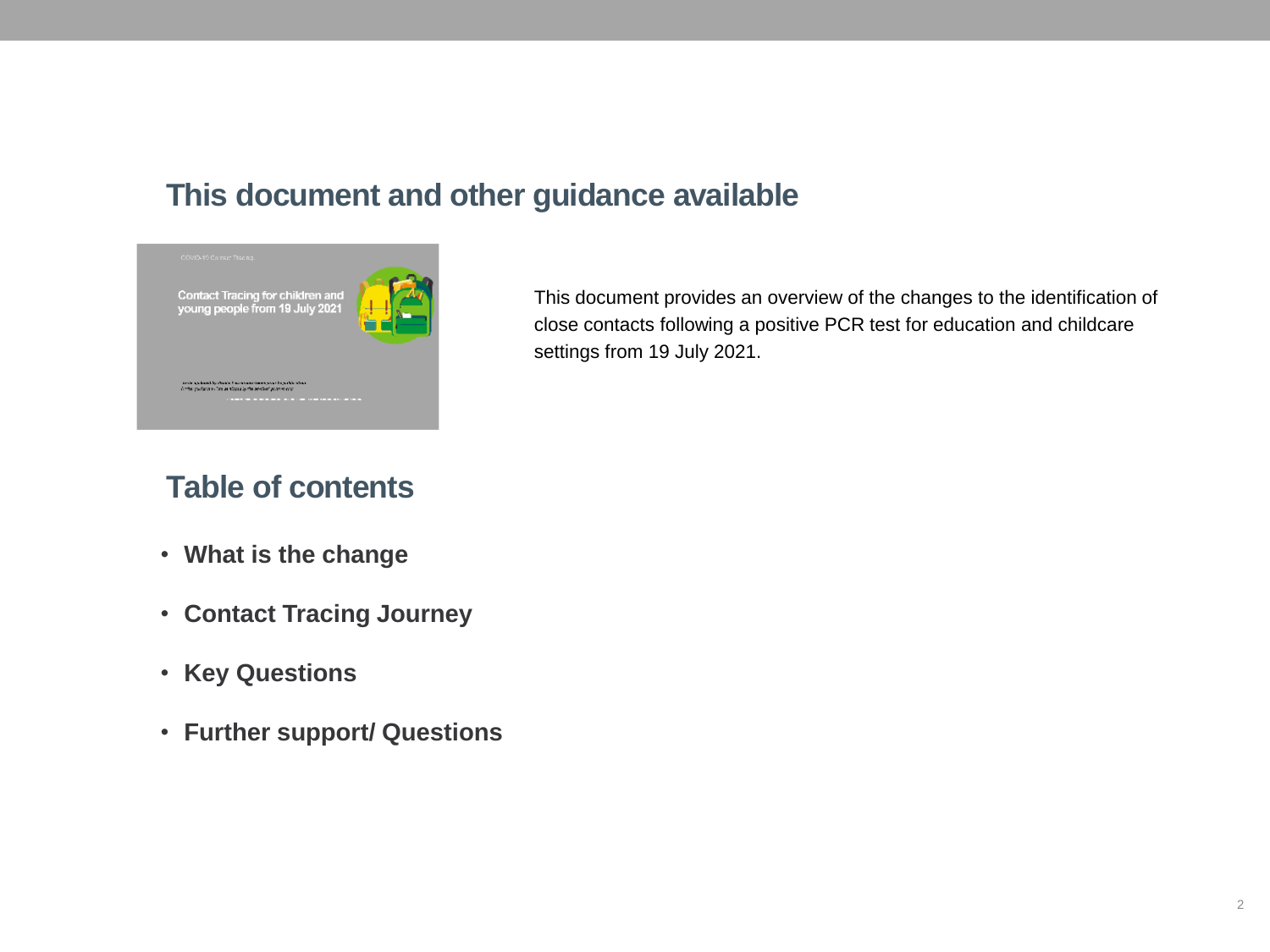## **What are the changes to contact tracing from 19 July 2021?**

- From 19 July, education and childcare settings (i.e. schools, colleges and nurseries) will no longer carry out routine contact tracing. From this point onwards, close contacts will be identified and contacted by NHS Test and Trace.
- As with positive cases in any other setting, NHS Test and Trace will speak with the individual who has tested positive – or, depending on their age, their parent or legal guardian – to identify close contacts.
- Contacts within schools, colleges and nurseries will only be traced by NHS Test and Trace where the positive case specifically identifies the individual as having close, prolonged contact. NHS contact tracers will provide support on how to identify a close contact. **The setting will not routinely be contacted to provide details of close contacts**.
- Schools, colleges and nurseries may be contacted in exceptional cases to help with identifying close contacts where there is a local outbreak, as currently happens in managing other infectious diseases.
- Symptomatic individuals, and those who record a positive test, will still need to isolate in line with current guidance.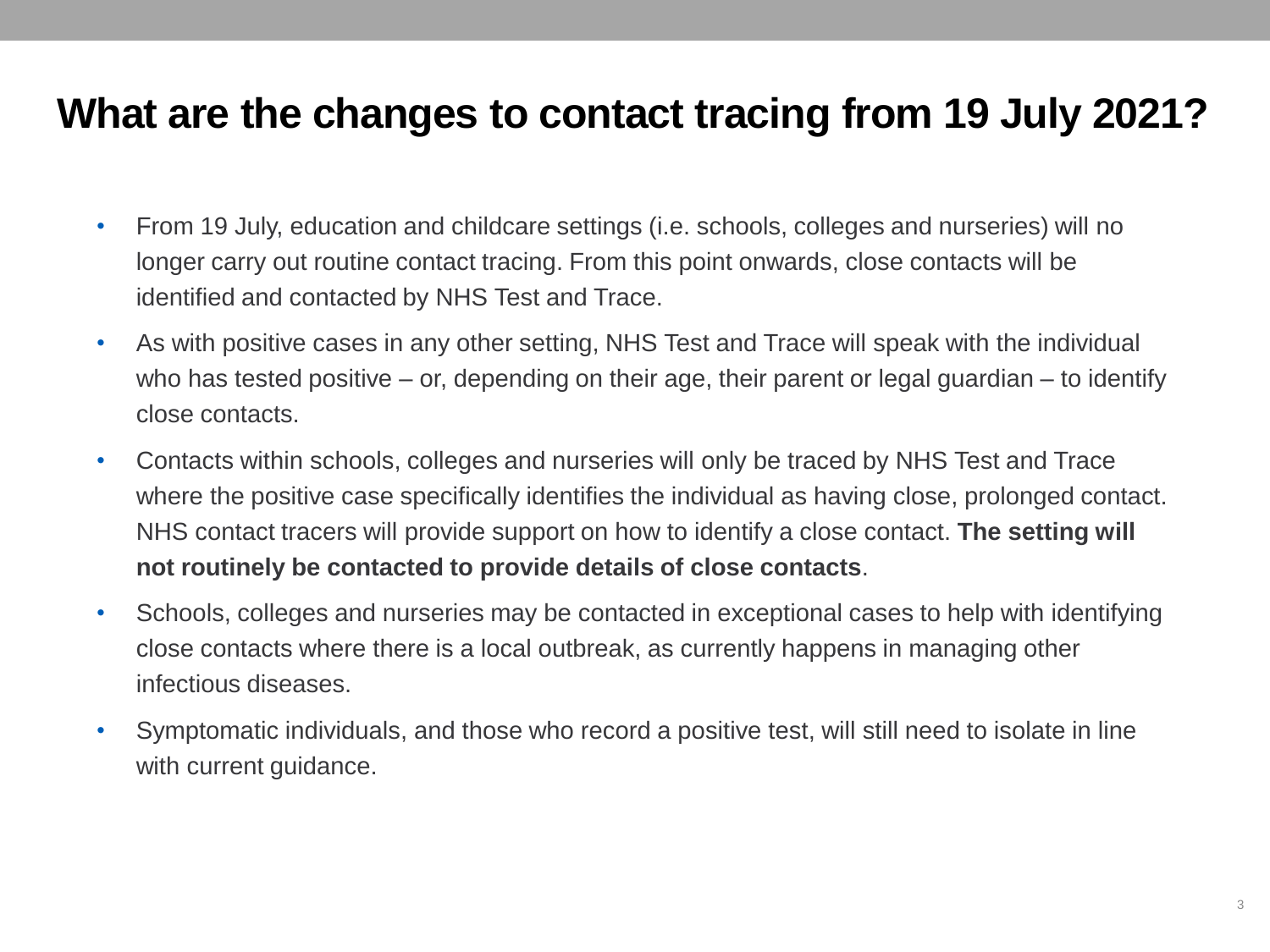## **What are the changes to self-isolation from 16 August 2021?**

#### **Self-isolation rules for close contacts in all settings are changing on 16 August.**

- From 16 August close contacts who are fully vaccinated or those under 18 will not need to selfisolate
- All close contacts will be advised to take a PCR test you should encourage anyone identified as a close contact to do this
- Individuals identified as close contacts will not need to self-isolate while they are awaiting the results of their test
- If the PCR result is positive, the individual must isolate and NHS Test and Trace will work with them to identify any close contacts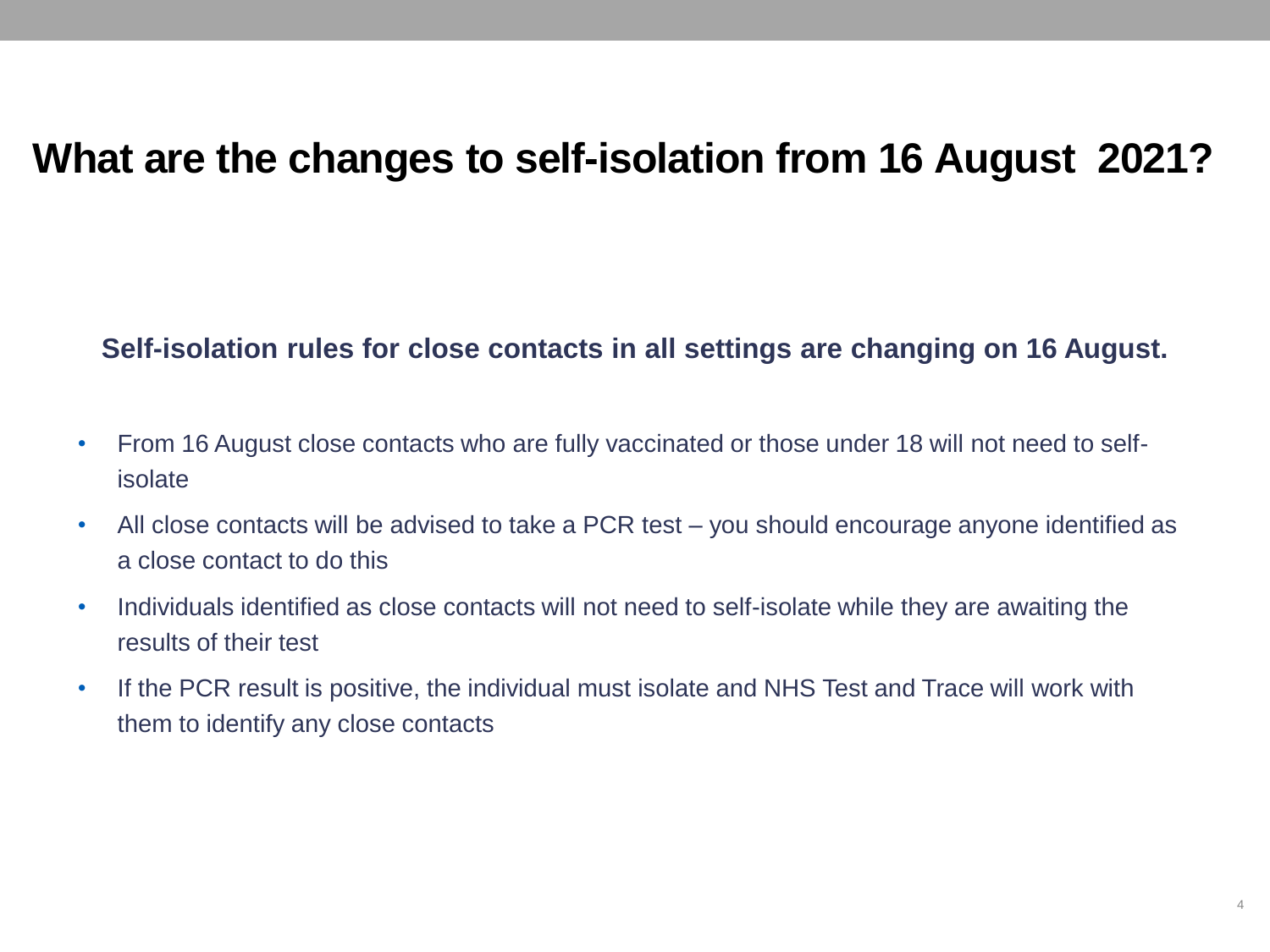## **Contact Tracing Journey For children and young people in education and childcare settings**

**IMPORTANT**: If, at any point, a student, pupil or staff member begins displaying symptoms they must **follow** [government guidelines, order a PCR](https://www.gov.uk/government/news/uk-chief-medical-officers-statement-on-the-self-isolation-period-11-december-2020?utm_source=e6b281ca-e9fd-40ac-bb56-56af2d5194ab&utm_medium=email&utm_campaign=govuk-notifications&utm_content=immediate)  test and self-isolate.



- If you're worried about your health, visit //www.nhs.uk/ **or call 111.**
- Remote learning advice:
- Printable [action list](https://assets.publishing.service.gov.uk/government/uploads/system/uploads/attachment_data/file/928841/Symptomatic_children_action_list_SCHOOLS_FINAL_22-10.pdf) for schools/colleges for children with symptoms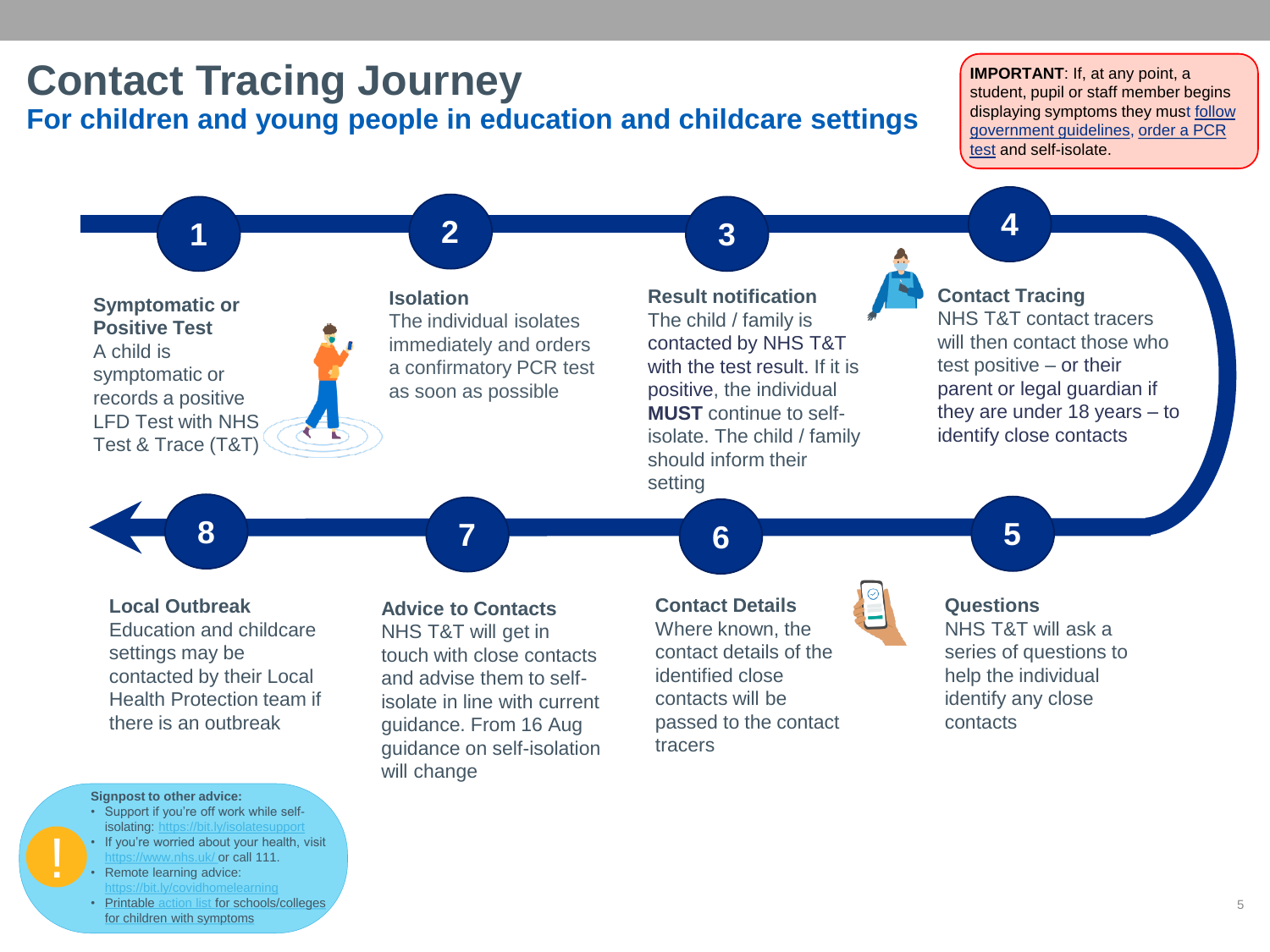### **Key Questions**

**1**

**2**

**3**

#### **Why are Test and Trace taking over contact tracing from education and childcare settings?**

Education and childcare settings have done a brilliant job in identifying contacts over the course of the pandemic, but this is resource intensive. NHS Test & Trace already manage the contact tracing process for the rest of society and has developed expertise in supporting people to identify close contacts.

#### **How will a child or young person know what is meant by 'close contact'?**

NHS Test & Trace will contact those who test positive – or their parent or legal guardian – to identify close contacts. They will ask a series of specific questions to help the individual understand what is meant by a close contact, making it easier for them to be identified. Contacts in an educational setting would only be traced if the positive case specifically identified an individual as having close, prolonged contact. The education or childcare setting would not be contacted to provide details of close contacts.

#### **What does a close contact have to do?**

Until 16 August, in line with current guidance, anyone identified by NHS Test and Trace must self-isolate for 10 days from the date of last contact with the positive case, and not attend their education or childcare setting. They should also take a PCR test. They must continue to self-isolate for the full period even if the test is negative. From 16 August, in line with fully vaccinated adults, under-18s identified as close contacts will not need to isolate and instead will be advised to take a PCR test. Further guidance will be provided shortly.

#### **How will a setting know if a student, pupil or member of staff has tested positive?**

Pupils, students and staff members who record a positive LFD or PCR test should let their setting know. Individuals who return a positive LFD result will need to self-isolate immediately and order a confirmatory PCR test. If the PCR test is taken within 2 days and is negative, the individual no longer needs to self-isolate. If the PCR result is positive, the individual must self-isolate and contact tracing will be conducted by NHS Test & Trace.